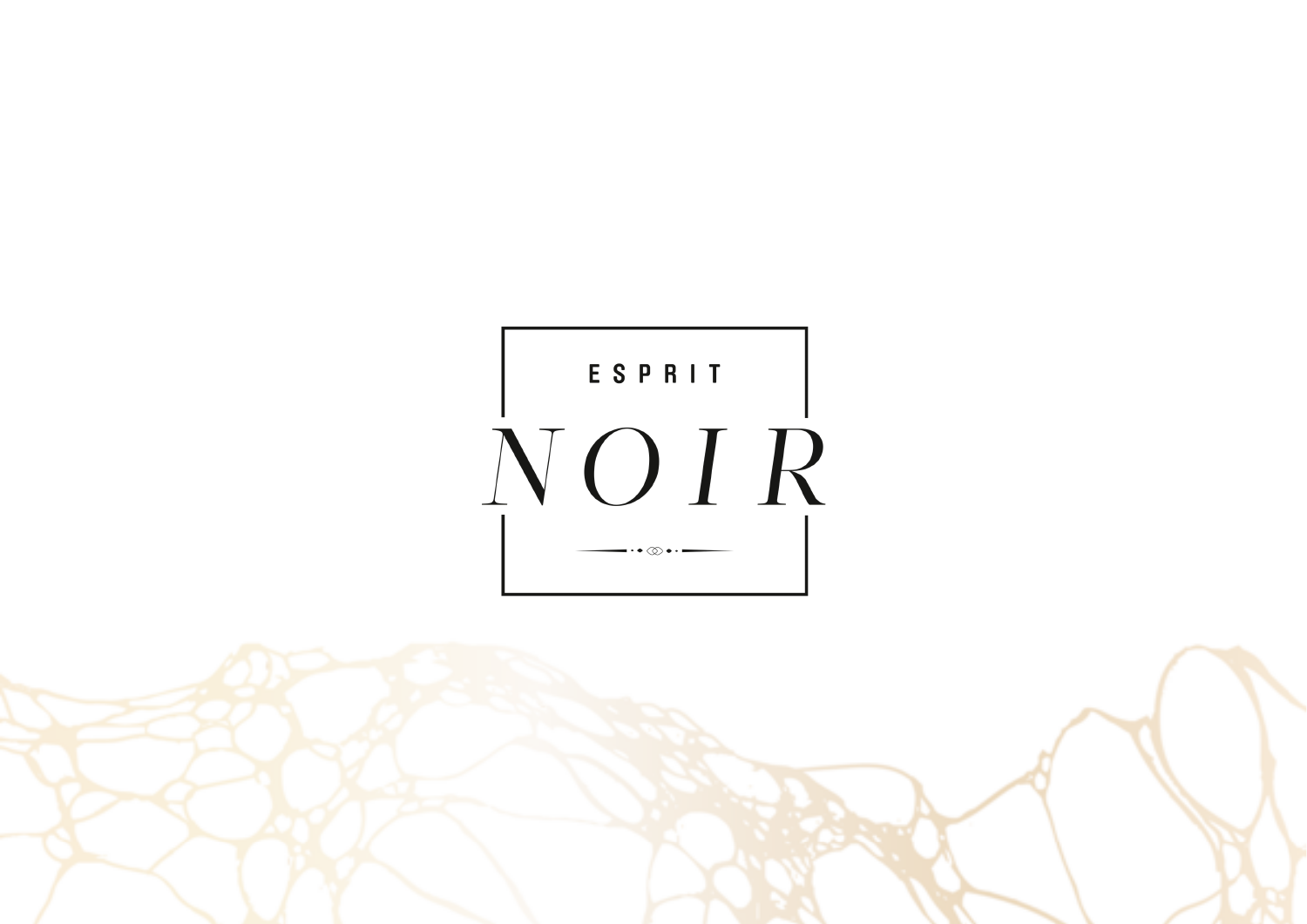# CHAMPAGNE & WINE

#### CHAMPAGNE & SPARKLING (12CL)

NV Veuve Clicquot 'Yellow Label' Brut, Reims, FRA | 33 | 180 NV Pommery Brut Apanage, Reims, FRA | 180

NV Dal Zotto Prosecco, King Valley, VIC | 15 | 65

## WHITE & ROSÉ (15CL)

AIX Rosé, Côteaux d'Aix en Provence, FRA | 17 | 85

Tar & Roses Pinot Grigio, Strathbogie Ranges, VIC | 16 | 75 Penny's Hill Sauvignon Blanc, Adelaide Hills, SA | 16 | 75 De Beaurepaire Chardonnay, Rylstone, NSW | 17 | 80 Fiore Moscato, Mudgee, NSW | 15 | 65 Freycinet Vineyard Riesling, Freycinet, TAS | 80

### RED (15CL)

Cradle Shiraz, Hilltops, NSW | 15 | 70 De Beaurepaire Pinot Noir, Rylstone, NSW | 17 | 80 Kaesler Cabernet Sauvignon, Barossa Valley, SA | 85 Yangarra Grenache, McLaren Vale, SA | 80

# COCKTAILS

CÉCILE IN COLOUR | 18

St-Germain elderflower, yuzu, Peychaud's bitters, Veuve Ambal Blanc de Blancs

#### ADELAIDE HILLS NEGRONI | 24

A combination of 78 Degrees Dry Gin, Adelaide Hills Distillery bitter orange, and their red wine vermouth

#### JARDIN DE LA LUNE | 23

Hendrick's Lunar gin, St-Germain Elderflower, Italicus, lemon bitters, hibiscus, rose, lemon, egg white\*

#### SURRY HILLS ESPRESSO MARTINI | 24

A rum twist on the classic espresso martini with Brix Distillers spiced rum, Mr. Black coffee liqueur, little drippa cold brew

#### SYDNEY BREWERY

#### AUSTRALIAN BEER

Lager | 11 Pale Ale | 11 Summer Ale | 11 Pilsner | 11

James Squire Pale Ale | 12 White Rabbit White Ale | 12 Hahn SuperDry | 12 Heineken | 12

#### **BOTTLED**

CIDER & BEER Sydney Brewery Cider | 12 Sydney Brewery Agave & Ginger | 12 James Boag's Light | 12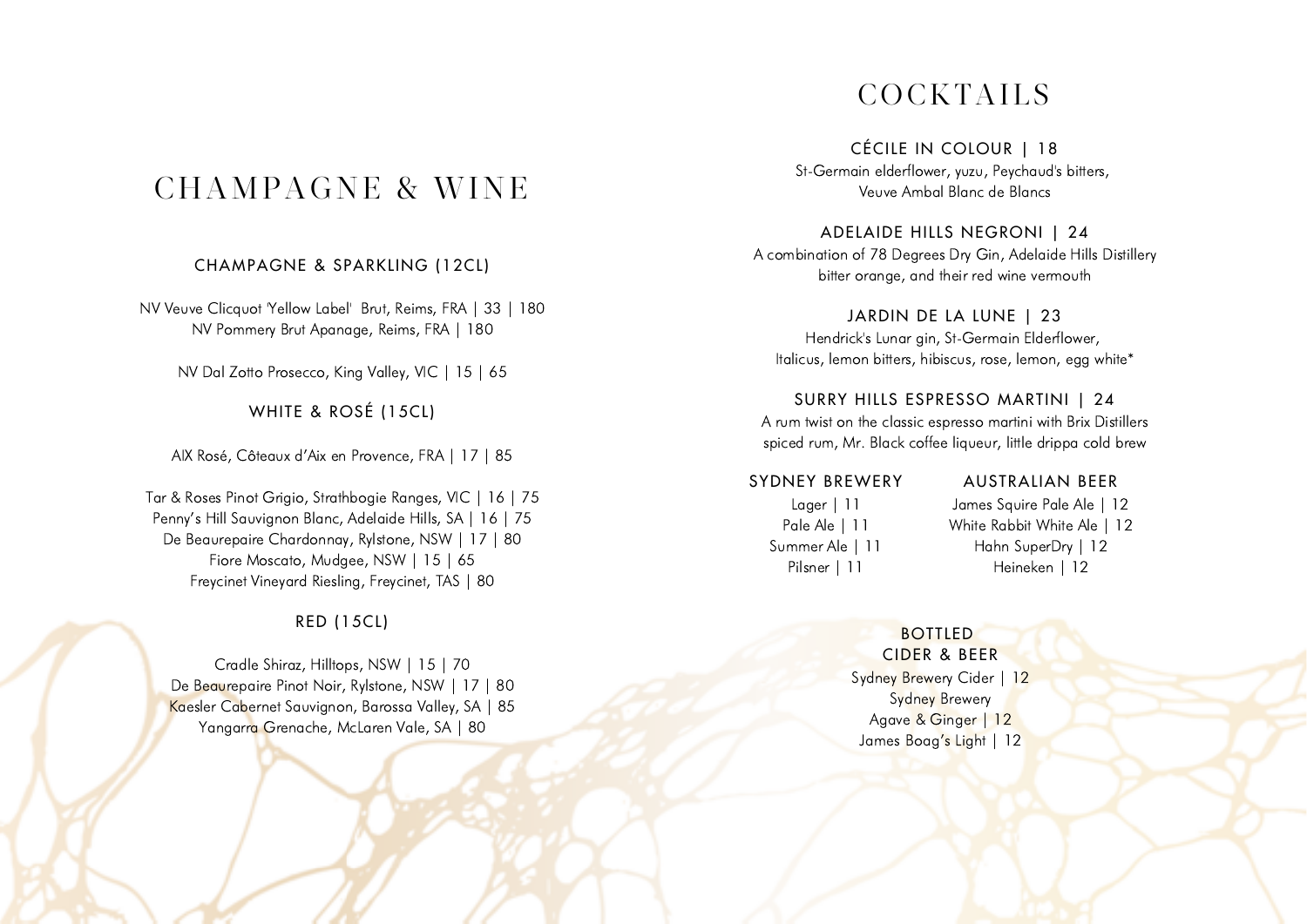# AUSTRALIAN SPIRITS

## NEW SOUTH WALES BRIX DISTILLERS

Located in bustling Surry Hills on Bourke Street, this rum distillery is everything Australian organic Australian sugar cane, molasses, native spices, Australian wine barrels, and the copper still.

> Brix Gold Rum | 16 Brix White Rum | 15 Brix Spiced Rum | 16

#### **MANLY SPIRITS**

As the name suggests located in Sydney's Northern Beaches, Manly Spirits use sustainably foraged native and marine botanicals, as well as the highest quality Australian grain spirit.

> Botanical Vodka - Terra Firma | 13 Australian Dry Gin | 13 Lilly Pilly Pink Gin | 13 Zesty Limoncello | 12

#### ARCHIE ROSE DISTILLING CO.

Situated in the quaint suburb of Rosebery, Archie Rose Distilling Co. is Australia's most highly awarded distillery using a range of crops and produce grown throughout Australia. Honouring Australia's rich spirit-making past, and continuing to shapes its

future.

Signature Dry Gin | 14 Original Vodka | 14 White Rye | 16

## SOUTH AUSTRALIA ADELAIDE HILLS DISTILLERY

Founded in 2014 and built from the ground up by a local wine maker who spent 6 years exploring the world of wine vintages and distilling. He uses many locally grown products, some even from his own backyard.

> 78 Degrees Dry Gin | 15 78 Degrees Sunset Gin | 15 The Bitter Orange Aperitif | 12

# AUSTRALIAN SPIRITS

### VICTORIA STARWARD

Everything used in the creation of Starward is sourced from within a days drive of Melbourne, with wine barrels so fresh that they're often still wet after the wine has been disgorged. The use of elemental maturation is why Starward can only be made in Melbourne, because it depends on the wildly varied climate that Melbourne is so well known for.

> Two Fold Australian Double Grain Whisky | 15 Solera Australian Single Malt Whisky | 17

#### **FOUR PILLARS**

Located in the heart of Yarra Valley, Four Pillars use a combination of Australian botanicals, Asian spices, and Mediterranean citrus to craft their gin.

> Rare Dry Gin | 12 Navy Strength | 16

#### OTHER VICTORIAN FAVOURITES INCLUDE...

Melbourne Gin Company Dry Gin | 12 Mr. Black Coffee Liqueur | 12

## TASMANIA CAPE GRIM 666 (Triple 6)

Hidden away in a sanctuary of wild forests, windswept hills and rugged coastline is the aptly named Cape Grim. The wind blows Antarctic rains, creating the world's purest rainwater which is then captured and used along with the finest Tasmanian ingredients for the production of Cape Grim 666 Vodka.

> 666 Original Vodka | 11 666 Autumn Butter Vodka | 12 666 St. Ali Coffee Vodka | 13

#### OTHER TASMANIAN FAVOURITES INCLUDE...

Sheep Whey Vodka | 14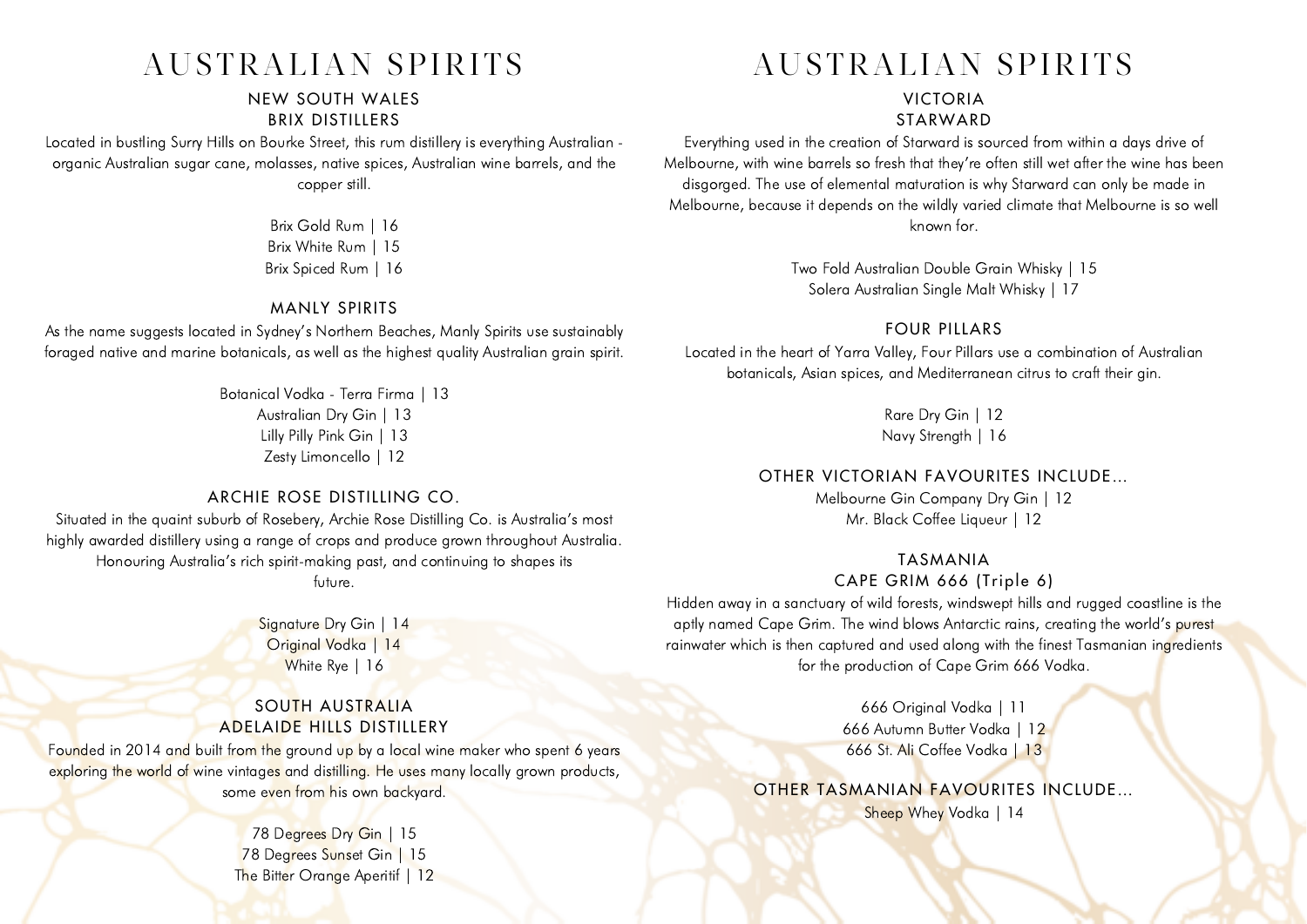# *SPIRITS*

V O D K A

Ketel One | 12 Cîroc | 13 G r e y G o o s e | 1 5

GIN

Tanqueray | 12 Hendricks | 14 M o n k e y 4 7 Slo e | 1 4

B O U R B O N Maker's Mark | 12 B ulleit R y e | 1 2

R U M Pampero Blanco | 12 Plantation Original Dark | 12

SINGLE MALT SCOTCH Lagavulin 16 Yr Old | 22 Glenmorangie 'The Original' | 14 The Macallan 12 Yr Old | 18

BLENDED SCOTCH Johnnie Walker Black | 12 J o h n nie W alk e r Blu e | 4 5

T E Q UILA Don Julio Blanco | 12 Don Julio Anejo | 16 Don Julio Reposado | 14

# NON-ALCOHOLIC **BEVERAGES**

FRUIT JUICES | 7 Orange, apple, pineapple, cranberry, tomato, mango

SOFT DRINKS | 6 Coca cola, coca cola no sugar, sprite, ginger ale, lift, lemon lime bitters

> MINERAL WATER | 6 Perrier sparkling 330ml Evian still 330ml

> > MOCKTAILS

SEEDLIP GARDEN | 12 Indian tonic, cucumber, mint

SEEDLIP SPICE | 12 Indian tonic, grapefruit

COLD BREW | 15 Seedlip spice, little drippa cold brew, grapefruit

> ESPRESSO MARTINO | 15 Seedlip spice, l<mark>i</mark>ttle <mark>drippa cold brew</mark>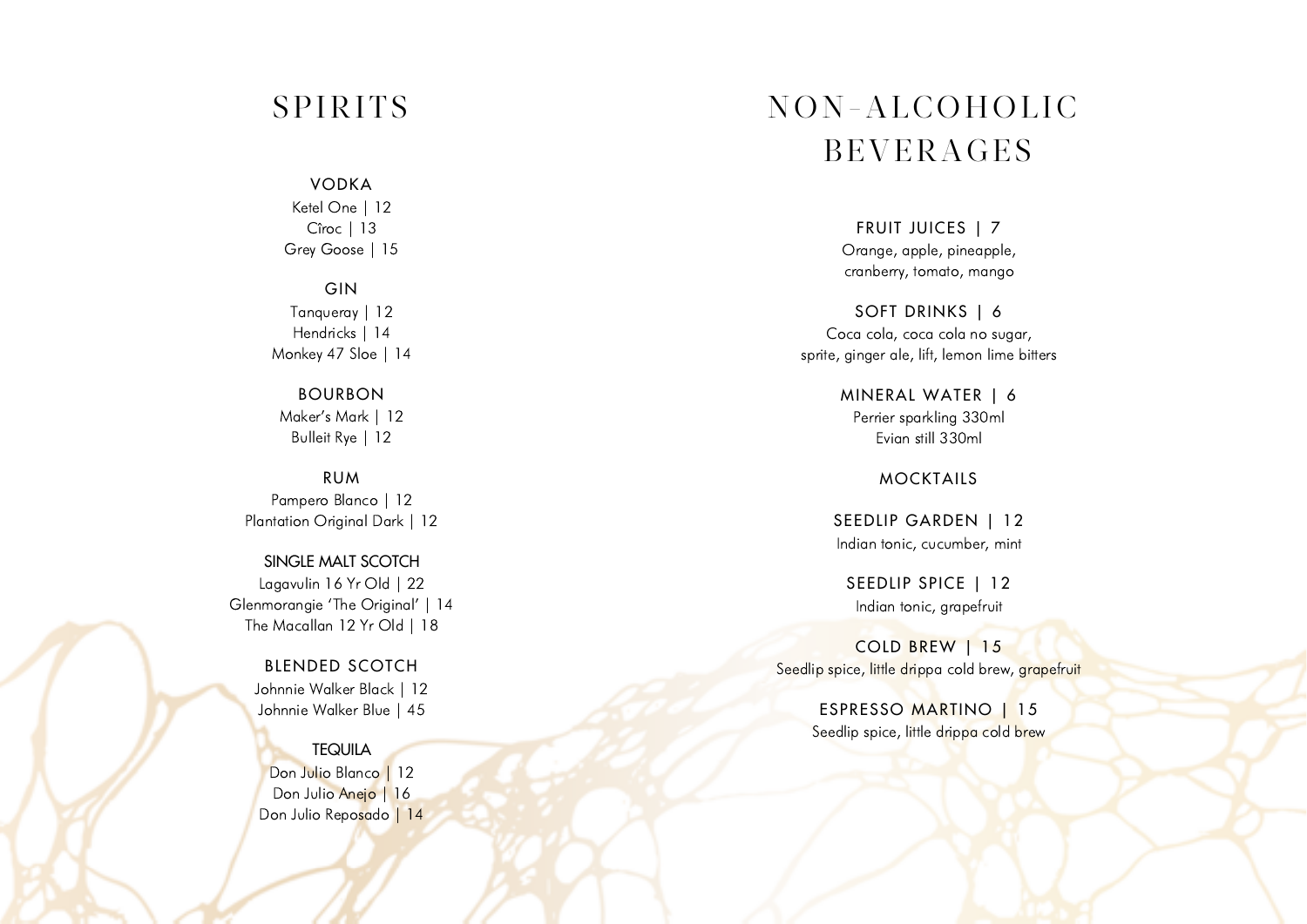## ALL DAY DINING

## MARINATED OLIVES | 8

FROMAGE | 28 Woombye Truffle brie, Milawa blue, washed rind Fromager des Clarines, King Island cheddar, muscatel, crackers, quince paste

#### CHARCUTERIE | 19

Prosciutto, calabrese, saucisson, pork and pistachio terrine, pickles, mustard, crispy flat bread

GRILLED CHICKEN CAESAR SALAD | 24 Baby cos, Ortiz anchovy, boiled egg, parmesan cheese

> HAND-MADE BURRATTA | 24 Heirloom tomato, mizuma, apple balsamic

WAGYU BEEF BURGER | 32 Caramelised onion, tomato, butter lettuce, aioli, double smoked bacon, cheese, pomme frites

CLUB SANDWICH | 26 Grilled chicken, smoked bacon, egg, tomato, lettuce, aioli, cheese, pomme frites

ROASTED VEGETABLES SANDWICH (V) | 26 Buffalo feta, olive tapenade, ciabatta bread

POMME FRITES | 9

SELECTION OF PETIT FOURS | 15

ORGANIC COCONUT YOGHURT (V) | 19 Seasonal fruits, praline

# TWG TEA SELECTION

TWG TEA | 6

ENGLISH BREAKFAST

This classic was originally blended as an accompaniment to the traditional English breakfast

#### FRENCH EARL GREY

A fragrant variation of the great classic, this TWG black tea has been delicately infused with citrus fruits and French blue cornflowers

#### ETERNAL SUMMER

A fragrant South African red tea, embellished with notes of sweet summer rose blossoms accented with raw berries, which end with a lingering aftertaste that is reminiscent of ripe Tuscan peaches

#### MOROCCAN MINT

A great favourite, this fine TWG green tea is perfectly blended with the suave and strong Sahara mint

#### CHAMOMILE

Soft and soothing, these rare TWG Tea chamomile flowers boast a rich honey aroma and yield a golden, theine-free cup

#### ROYAL DARJEELING

The king of Indian teas, this TWG first flush black tea boasts an exquisite fragrance and a vibrant, sparkling taste that develops remarkable overtones of ripe apricots

#### JASMINE QUEEN

A suave cup of elegantly fragrant Chinese green tea, lavishly blended with TWG jasmine blossoms

## EMPEROR SENCHA

These high-grade, emerald-green leaves are hand-rolled into needles to produce a soothing cup with a light seaweed-like flavour

(V) Vegan